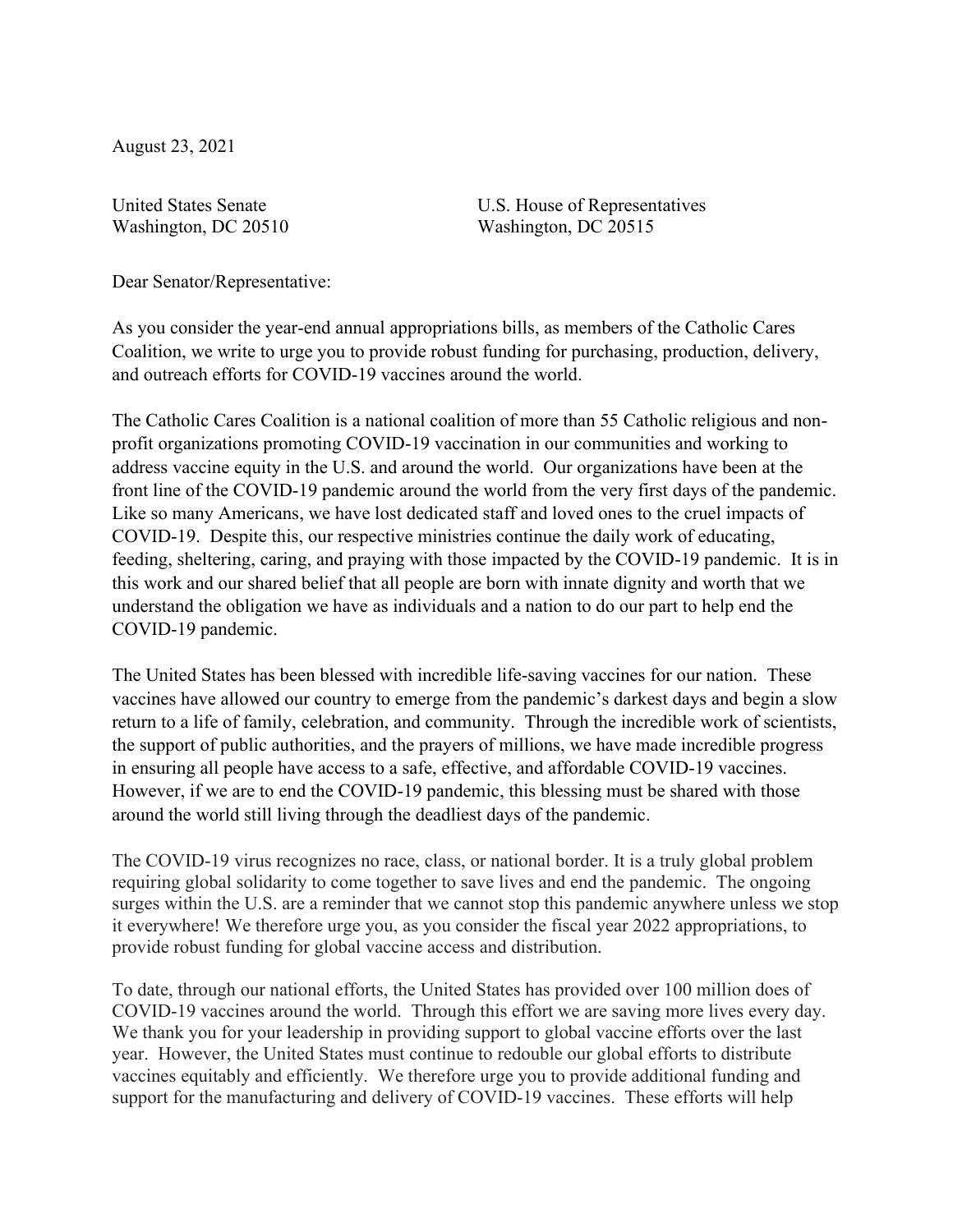ensure that the supply of COVID-19 vaccines is sufficient to meet the ongoing global need and help increase the capacity of low-income and developing countries to safely transport and store the vaccine.

We also urge you to include support for vaccine outreach efforts which include faith-based organization and leaders. These organizations in the United States and around the world are often at the front-line of efforts to care for those in need and are trusted community leaders. The COVID-19 distribution in the United States has demonstrated the incredible importance of ensuring vaccine delivery is supported by messengers who know and understand their communities. By investing in community outreach efforts, we can help to ensure that local communities are invested and actively involved in reaching members most in need in their communities.

Finally, we urge you to support efforts to strengthen health systems and global vaccine production capacity by investing and sharing resources with low-income countries. These investments not only provide an effective way to expand capacity to respond to the COVID-19 pandemic but also help strengthen health systems around the world to be prepared for future health emergencies. The COVID-19 pandemic has served as a devastating reminder that all of us are at risk if one corner of our globe has a weak public health system.

We thank you again for your leadership over the last year. The United States has a unique opportunity to demonstrate its commitment to all people in need around the world by supporting a robust global response to the COVID-19 pandemic. We stand ready to work with you and with those in our communities to ensure that the promise of the COVID-19 vaccine becomes a reality for all people around the world. To learn more about our work, visit [www.CatholicCares.org.](http://www.catholiccares.org/)

Sincerely,

Catholic Cares Coalition Signature Organizations

Academy of Catholic Hispanic Theologians of the United States Association of Catholic Colleges and Universities Association of Jesuit Colleges and Universities Association of U.S. Catholic Priests Bons Secours Mercy Health Catholic Charities USA Catholic Climate Covenant Catholic Health Association of the United States Catholic Medical Mission Board Catholic Relief Services Christian Brothers Conference Bishop Thomas R. Zinkula, JCL, JD, Diocese of Davenport Diocese of Sioux City Federation of Diocesan Liturgical Commissions Felician Services, Inc.